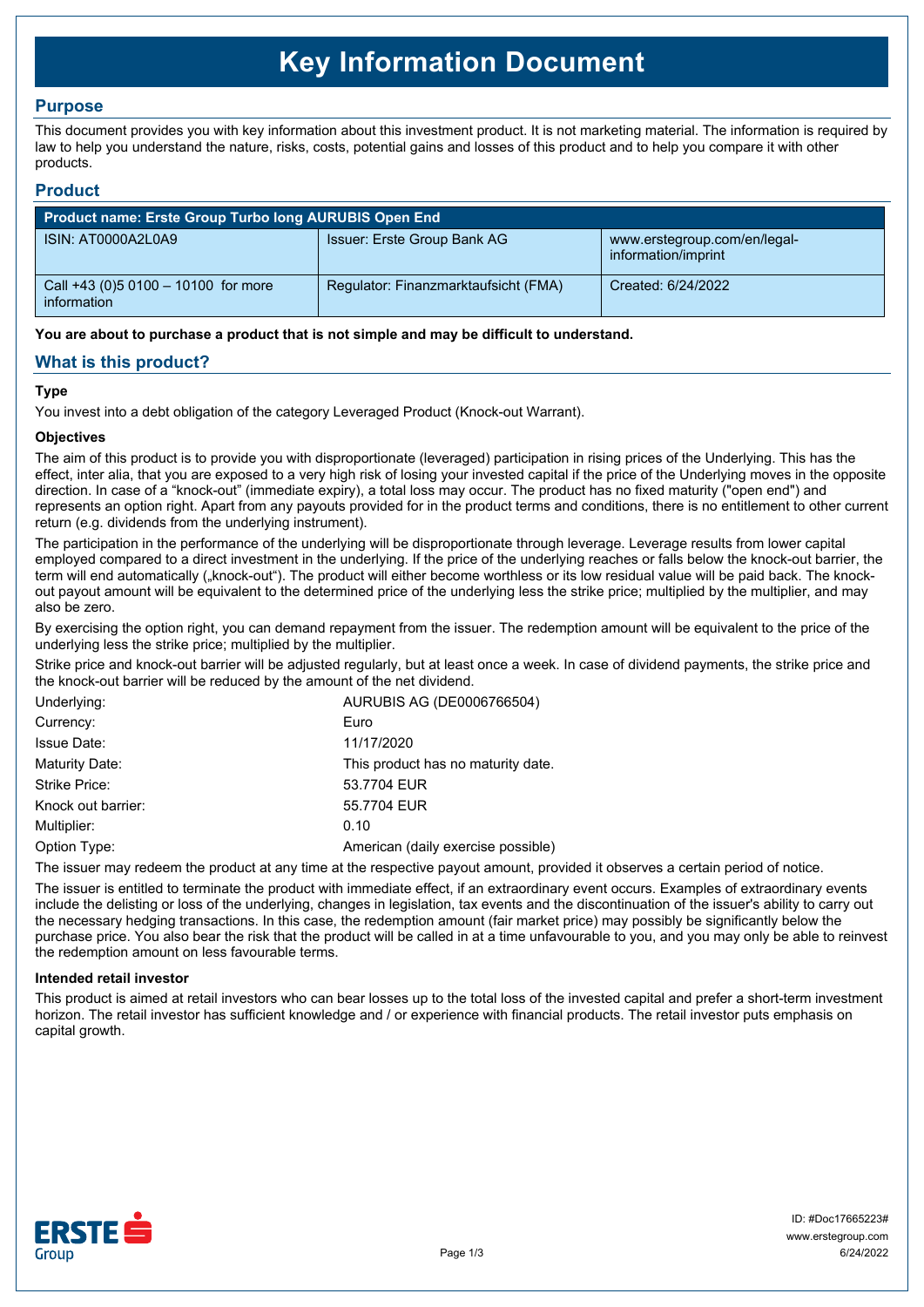# **What are the risks and what could I get in return?**

#### **Risk Indicator**



The summary risk indicator is a guide to the level of risk of this product compared to other products. It shows how likely it is that the product will lose money because of movements in the markets or because we are not able to pay you.

We have classified this product as 7 out of 7, which is the highest risk class.

This rates the potential losses from future performance at a very high level, and poor market conditions are very unlikely to impact our capacity to pay you.

**Be aware of currency risk.** If the currency of the product is different from the currency of the country in which you live, you will receive payments in a different currency, so the final return you will get will depend on the exchange rate between the two currencies. This risk is not considered in the indicator shown above.

This product does not include any protection from future market performance so you could lose some or all of your investment. If we are not able to pay you what is owed, you could lose your entire investment.

#### **Performance scenarios**

*Market developments in the future cannot be accurately predicted. The scenarios shown are only an indication of some of the possible outcomes based on recent returns. Actual returns could be lower.*

| Investment of 10,000 EUR<br><b>Scenarios</b> |                                    | 1 day<br>(recommended<br>holding period) |
|----------------------------------------------|------------------------------------|------------------------------------------|
| <b>Stress scenario</b>                       | What you might get back after cost | 5,930.15 EUR                             |
|                                              | Percentage return                  | $-40.70%$                                |
| Unfavorable scenario                         | What you might get back after cost | 9,054.26 EUR                             |
|                                              | Percentage return                  | $-9.46%$                                 |
| <b>Moderate scenario</b>                     | What you might get back after cost | 9,855.76 EUR                             |
|                                              | Percentage return                  | $-1.44%$                                 |
| <b>Favorable scenario</b>                    | What you might get back after cost | 10,689.85 EUR                            |
|                                              | Percentage return                  | 6.90%                                    |

This table shows the money you could get back over the recommended holding period assuming that you invest 10,000 EUR. Holding the product for longer is expected to significantly affect the risk of the investment.

The scenarios shown illustrate how your investment could perform. You can compare them with the scenarios of other products. In general, the scenarios show the average return per year. If the recommended holding period is less than one year, the scenarios show the percentage return over the recommended holding period. Therefore, the comparability might be limited.

The scenarios presented are an estimate of future performance based on evidence from the past on how the value of this investment varies, and are not an exact indicator. What you get will vary depending on how the market performs and how long you keep the product.

The stress scenario shows what you might get back in extreme market circumstances, and it does not take into account the situation where we are not able to pay you.

The figures shown include all the costs of the product itself, but may not include all the costs that you pay to your advisor or distributor. The figures do not take into account your personal tax situation, which may also affect how much you get back.

# **What happens if Erste Group Bank AG is unable to pay out?**

This product is not covered by any deposit guarantee scheme. You are exposed to the risk that Erste Group Bank AG may not be able to fulfil its obligations arising from this product in the event of an insolvency (inability to pay, over-indebtedness) or from an official order ("bail-in regime"). A total loss of your invested capital is possible.

# **What are the costs?**

The Reduction in Yield (RIY) shows what impact the total costs you pay will have on the investment return you might get. The total costs take into account one-off, ongoing and incidental costs.